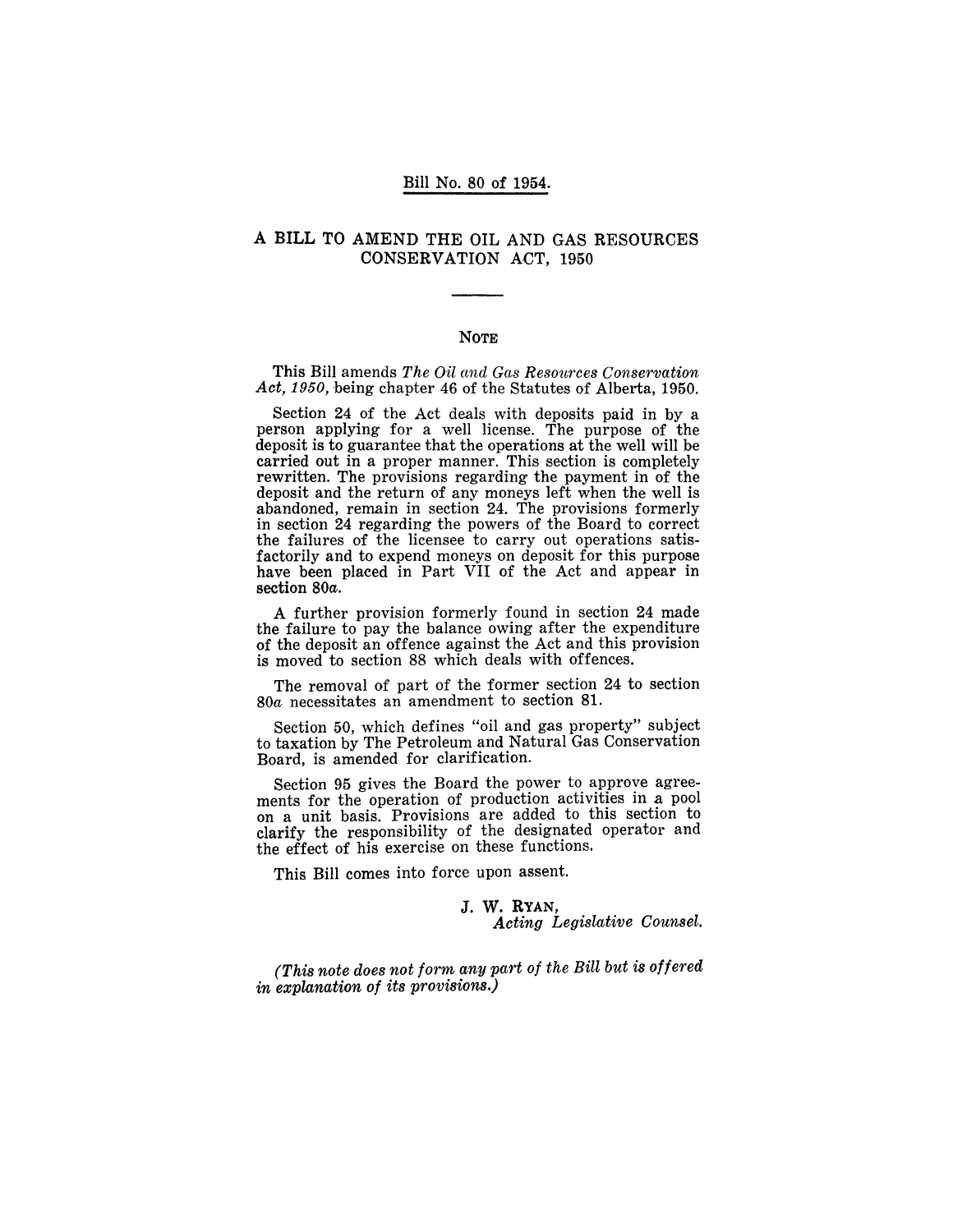# **BILL**

# No. 80 of 1954.

### An Act to amend The Oil and Gas Resources Conservation Act, 1950.

#### *(Assented to* , 1954)

**HER** MAJESTY, by and with the advice and consent of the Legislative Assembly of the Province of Alberta, enacts as follows:

*1. The Oil and Gas Resources Conservation Act, 1950,*  being chapter 46 of the Statutes of Alberta, 1950, is hereby amended.

**2.** Section 24 is struck out and the following is sub- Section 24 stituted:

"24. (1) An application for a license to drill a well Applicant shall be accompanied by a deposit payable to the Pro- shall pay vincial Treasurer to guarantee the proper control, com- deposit pletion, suspension or abandonment of the well or of any other well of which the applicant is licensee in the records of the Board, unless, in the opinion of the Board, the applicant has a sufficient deposit with the Provincial Treasurer.

"(2) Subject to subsection  $(3)$ , the amount of the deposit Amount. shall be two thousand five hundred dollars or such greater amount as may be required by the Board where, in its opinion, special circumstances exist.

"(3) If an applicant applies for more than one license or is the licensee in the records of the Board of an earlier license, the Board may fix as the amount of the deposit for all wells of which the applicant is licensee a single amount of not less than three thousand five hundred dollars.

"( 4) The amount fixed under subsection (2) or subsection (3) shall be reviewed and may be increased by the Board on any subsequent application under this Part.

" $(5)$  If an application for a license is not approved the Return deposit, or so much of it as is not required for other wells of deposit of which the applicant is licensee, shall be returned to the applicant.

" (6) If a person is licensee of more than one well, one of which is abandoned, the portion of the deposit, if any, in excess of the amount fixed by the Board as required for the remaining wells shall be returned to the licensee, but the deposit shall not be reduced to an amount less than,

" $(a)$  three thousand five hundred dollars, if the said person remains the licensee of more than one well,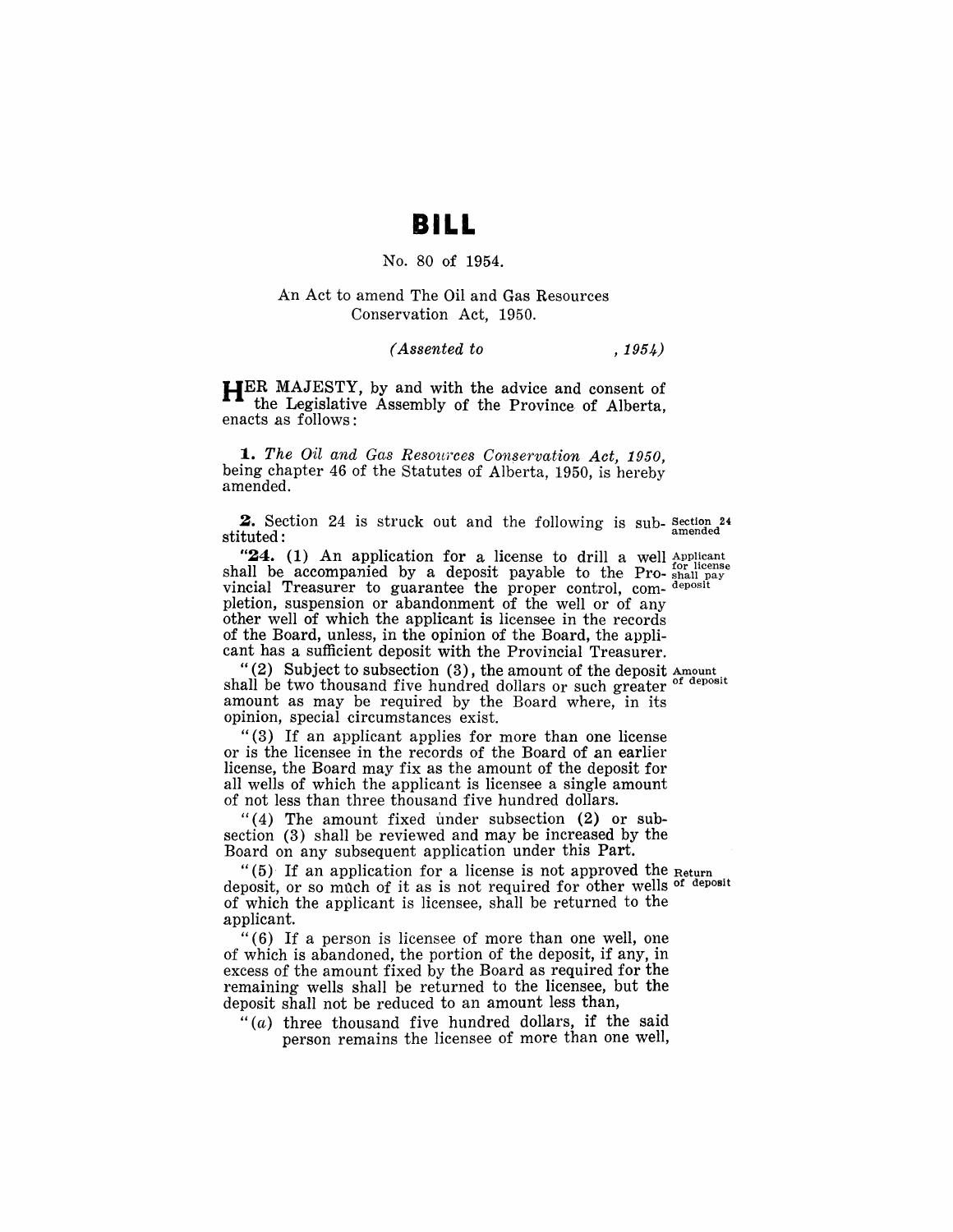" $(b)$  two thousand five hundred dollars, if the said person remains the licensee of one well.

" $(7)$  Upon the abandonment in accordance with the requirements of the Board, of all wells of a licensee the deposit, or so much thereof as has not been used or expended under the provisions of Part VII, shall be returned to the licensee.

Application for license for water well

"(8) In the case of an application for a license to drill a well for water the Board may

- "(a) fix a deposit in accordance with subsections (2) and (3), or
- " $(b)$  fix the deposit at such lesser amount as it deems fit, or
- " $(c)$  dispense with the deposit.".

Section 50<br>amended

#### 3. Section 50 is amended,

- (a) by relettering clauses  $(c)$  and  $(d)$  as  $(b)$  and  $(c)$ respectively;
- (b) by adding at the end of clause  $(d)$  now relettered as clause  $(c)$  the word "and";
- $(c)$  by adding immediately after clause  $(d)$  now relettered as clause  $(c)$  the following new clause:
	- *"(d)* oil and gas, the property of the Crown, not subject to a sale, grant, lease, license, reservation or other agreement or permit.".

New section gOa

4. The following new section is added immediately after section 80:

*"80a.* (1) Without restricting the generality of section 83, if in the opinion of the Board, the control of a well or any completion, suspension or abandonment is not in accordance with its orders, directions or requirements, a member of the Board or any person duly authorized by it, shall have access to and may enter upon the well site or any structures thereon, and do whatever the Board deems necessary because of the failure to comply with its orders, directions or requirements.

"(2) The Provincial Treasurer may use or expend all or any part of the deposit made under section 24 to defray the costs, determined by the Board, of or incidental to the work of control, completion, suspension or abandonment to the satisfaction of the Board.

"(3) The return of the deposit or any part thereof does not relieve the licensee, the owner of the well or either of them, of liability for any costs of or incidental to the control, completion, suspension or abandonment of a well, and does not reduce their liability for such costs.

**Costs** incurred by Board are a debt

"(4) The costs incurred by the Board under this section remaining unpaid after applying thereto a deposit held by

Board may enter on well site

Use *ot*  deposit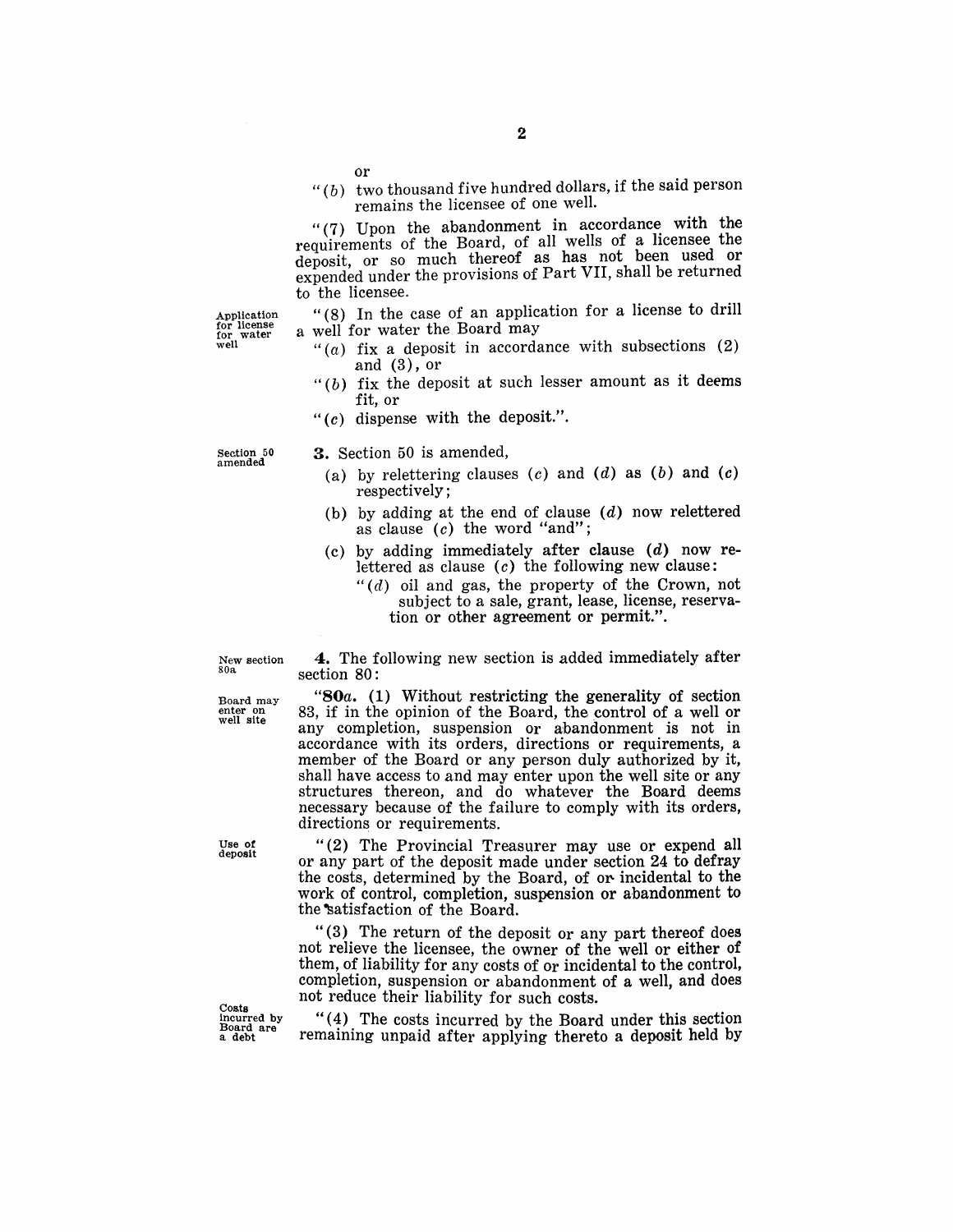the Provincial Treasurer are a debt payable by the licensee and the owner of the well and by each of them to the Provincial Treasurer.".

**5.** Section 81, subsection (7) is amended by striking out  $_{\text{amended}}^{Section 81}$ the words "section 24" and by substituting the words "section 80a".

**6.** Section 88 is amended by adding immediately after section 88 subsection  $(2)$  the following new subsection:

"(3) If the licensee or owner of a well fails to pay a sum  $\frac{F \text{ failure to}}{P}$ that is a debt payable by him under section  $80a$  or section an offence 81 within seven days after demand for payment is made upon him by the Board or the Provincial Treasurer, he is guilty of an offence against this Act.".

7. Section 95 is amended by adding immediately after  $_{\text{amended}}^{Section}$ subsection (3) the following new subsections:

" (4) If by an agreement approved under subsection (2) the owners of oil and gas interests and the operators agree that a designated person shall be their agent with respect to their functions, powers, duties, obligations and responsibilities under this Act, the performance or non-performance thereof by such designated person shall be conclusively deemed to be the performance or non-performance by the owners or operators otherwise responsible therefor under the provisions of this Act.

"(5) Notwithstanding subsection (4), an agreement made in accordance with this section or the approval of it by the Board does not affect the duties and liabilities of any owner of oil and gas property under Part VI of this Act.".

**8.** This Act comes into force on the day upon which it is  $_{\text{into force}}^{ \text{coming}}$ assented to.